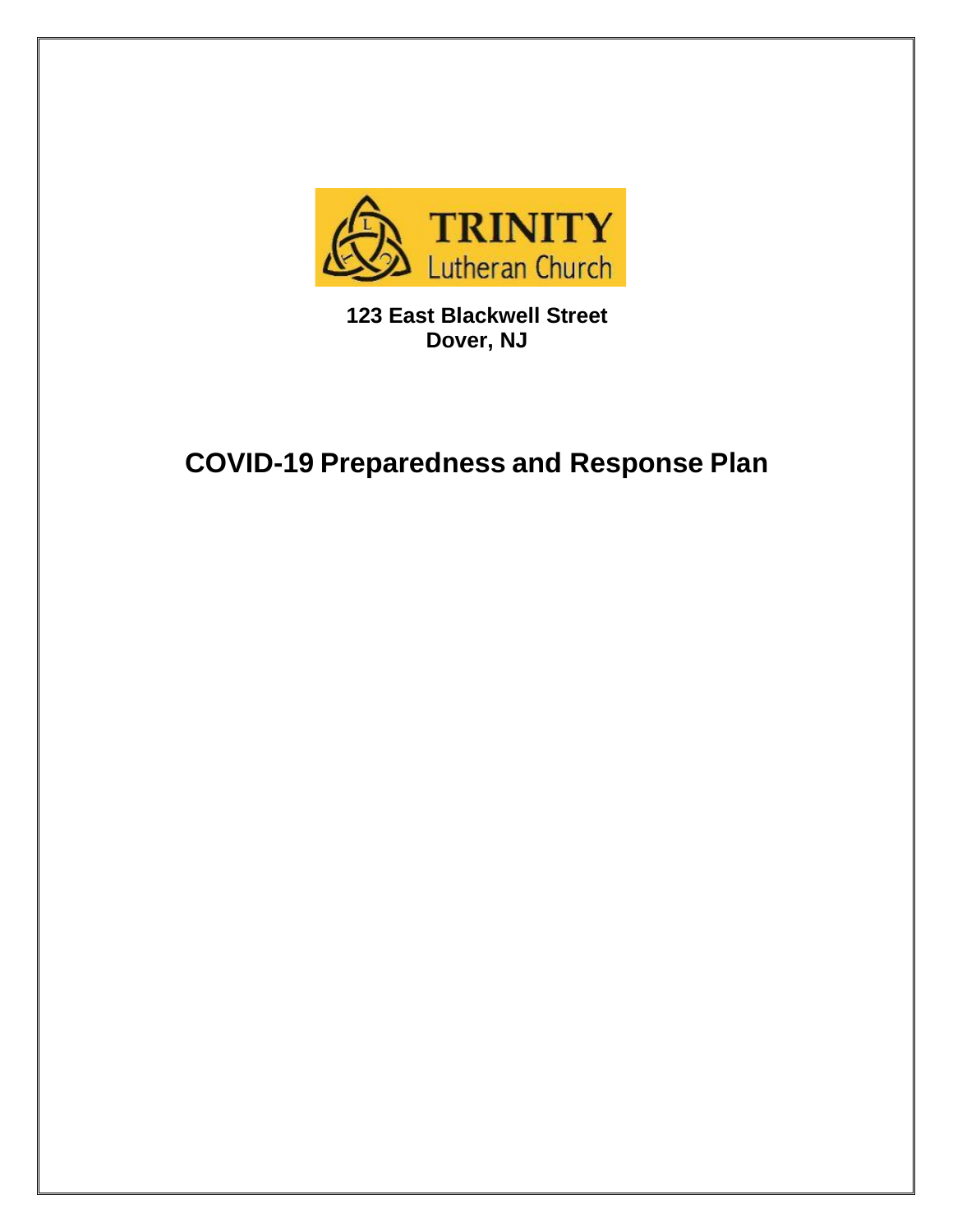# **Trinity Lutheran Plan**

Trinity Lutheran Church (TLC) is committed to providing a safe and healthy facility for our staff, members, volunteers, and visitors. This plan was developed in response to the COVID-19 pandemic to ensure we implement strategies and procedures to preserve public health. It is expected that the entire church will have a role in implementing this plan to mitigate transmission of COVID-19 within our facility and our community that would result in a disruption to our mission. Therefore, all persons in our facility are expected to comply with all aspects of this plan. The church leadership and council have full support in enforcing the provisions of this policy.

This plan has been developed with church staff and members by reviewing policy, observing volunteer's in action, and listening to concerns. Guidance and recommendations from the Centers for Disease Control and Prevention (CDC), the Evangelical Lutheran Church of America (ELCA) and State of New Jersey Executive Orders have been incorporated into the plan as appropriate including:

- Hygiene, cleaning, and disinfecting;
- Prompt identification and isolation of sick persons:
- Controls for social distancing:
- Housekeeping, including cleaning, disinfection and decontamination;
- Communications and training that will be provided to persons on-site; and
- Management/Supervision necessary to ensure effective implementation of the plan.

This preparedness and response plan assumes the following:

- 1. TLC will follow guidance from the Governor Murphy, the New Jersey Department of Health, the CDC and from the ELCA
- 2. TLC personnel will fall into different disease risk categories and decisions for return to the facility will be made in accordance with medical and public health guidance for risk stratification (e.g. age, health status). TLC's role is not to determine the risk level of individuals; rather the church leadership should ensure that individuals can make their own informed choices and be supported.
- 3. TLC personal and activities resumption will occur in a phased approach and comply with established guidance provided in this plan.
- 4. The COVID-19 situation will evolve and TLC will remain adaptable to the dynamic environment. The baseline level of risk for those working and using our facility will change as restaurants and retail businesses reopen, schools reopen, etc., requiring a reassessment of what level of resumption and precautions are appropriate.
- 5. Those functions that can practically stay at home to complete work will do so until TLC is fully opened to minimize large gatherings.
- 6. Social distancing, wearing of masks or other appropriate personal protective equipment (PPE), hand-washing, and disinfection of surfaces are key factors to reducing the transmission of the COVID-19 virus.
- 7. Personal responsibility is key to safe operations and the avoidance of disease transmission. Educational materials will be developed for staff, members, volunteers, and visitors to the TLC facility.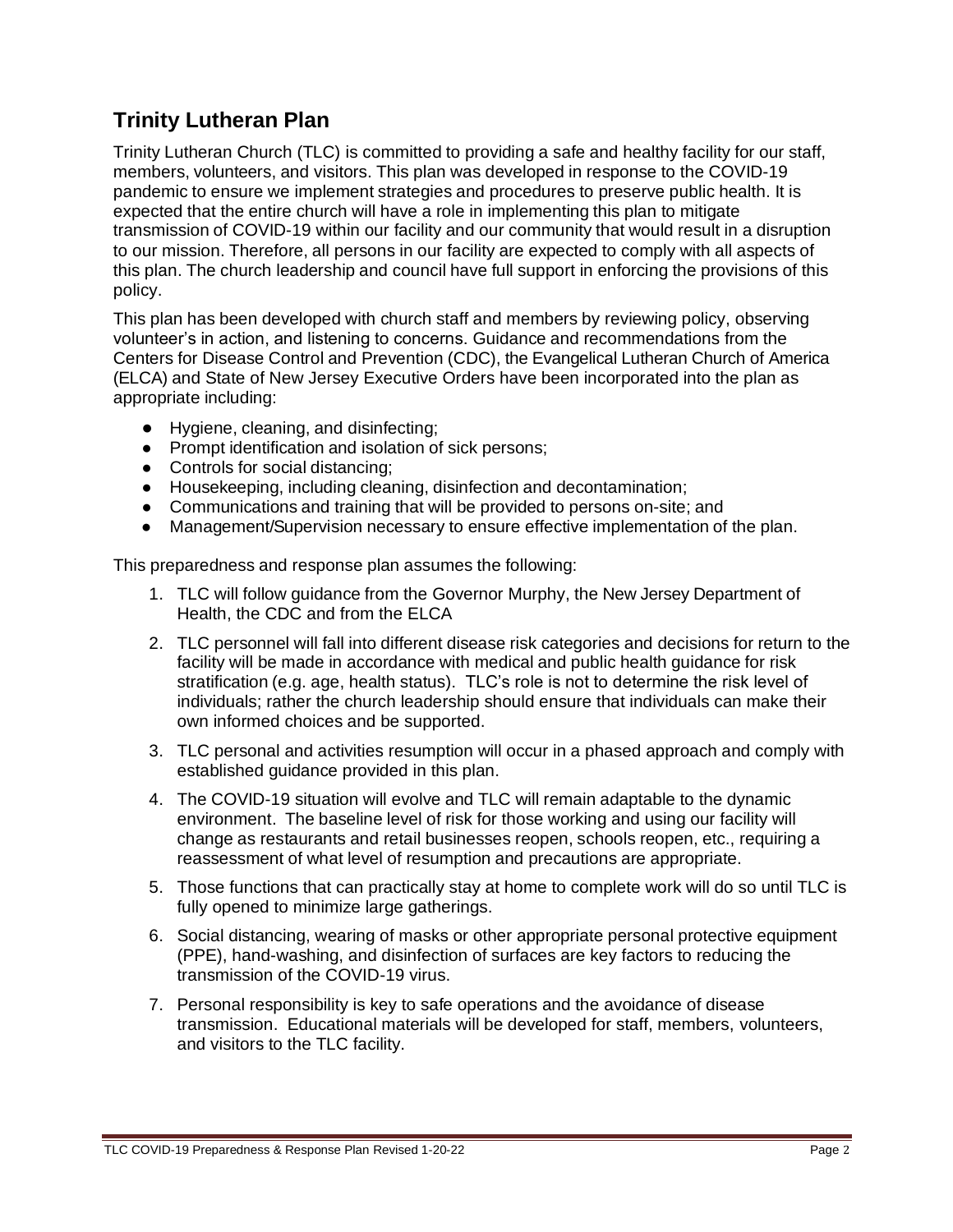# **COVID-19 Plan Management**

The Pastor and/or designee is the COVID-19 church coordinator. The Coordinator(s) are responsible for COVID-19 assessment and implementation of this plan along with the TLC Council.

Those working in the facility will be provided with this information and how to contact the coordinator with any COVID-19 concerns. Infection control and occupational safety and health plans will apply to anyone working in or visiting the church (e.g., all staff, members, volunteers and visitors).

- The church coordinator(s) and staff leadership are aware of and will follow all applicable regulations and public health agency guidelines.
	- o <https://covid19.nj.gov/>
	- o [https://www.cdc.gov/coronavirus/2019-ncov/](https://www.cdc.gov/coronavirus/2019-ncov)
	- o <https://www.elca.org/Resources>
- Facility assessments to identify COVID-19 risks and prevention strategies will be done periodically as part of sound occupational health and public health practice. This plan will be reviewed frequently to ensure effectiveness.

# **Facility Public Health Measures**

Infection prevention measures are being implemented at our facility in accordance with public health guidance and best practices.

### **Handwashing**

Anyone in the TLC facility is instructed to wash their hands for at least 20 seconds with soap and water frequently throughout the day, but especially at the beginning and end of their time on-site, prior to any mealtimes, and after using the toilet. Hand-sanitizer dispensers (that use sanitizers of greater than 60% alcohol) are in place throughout the facility for ease of use.

- A "Clean Your Hands!" [poster](https://www.health.state.mn.us/people/handhygiene/how/clean8.html) is located in all restrooms providing proper hand washing methods.
- In occupied areas, staff are checking and replenishing soap dispensers, paper towels, and hand sanitizer stations at a minimum of once per day, and more often in heavily trafficked public spaces.

# **Respiratory Etiquette**

Everyone is asked to cover their mouth and nose with their sleeve [\(elbow area\) or](https://www.cdc.gov/coronavirus/2019-ncov/prevent-getting-sick/prevention.html) a tissue when coughing or sneezing and to avoid touching their face—in particular their mouth, nose, and eyes—with their hands. Tissues should be disposed of in the trash and individuals should wash or sanitize their hands immediately afterward. Respiratory etiquette reminders appear on posters and tissues and trash receptacles are readily available.

- The CDC "Stop the Spread of [Germs"](https://www.cdc.gov/coronavirus/2019-ncov/downloads/stop-the-spread-of-germs.pdf) poster is posted in the main hallway.
- Tissues are in all common areas.
- All entering the building are expected to wear face coverings (masks). Individuals may bring their own mask, or TLC will provide.
- When a sneeze is coming on, if there is time to quickly lower one's mask, turning away from any people, and cover with a tissue and/or sleeve, this is acceptable. If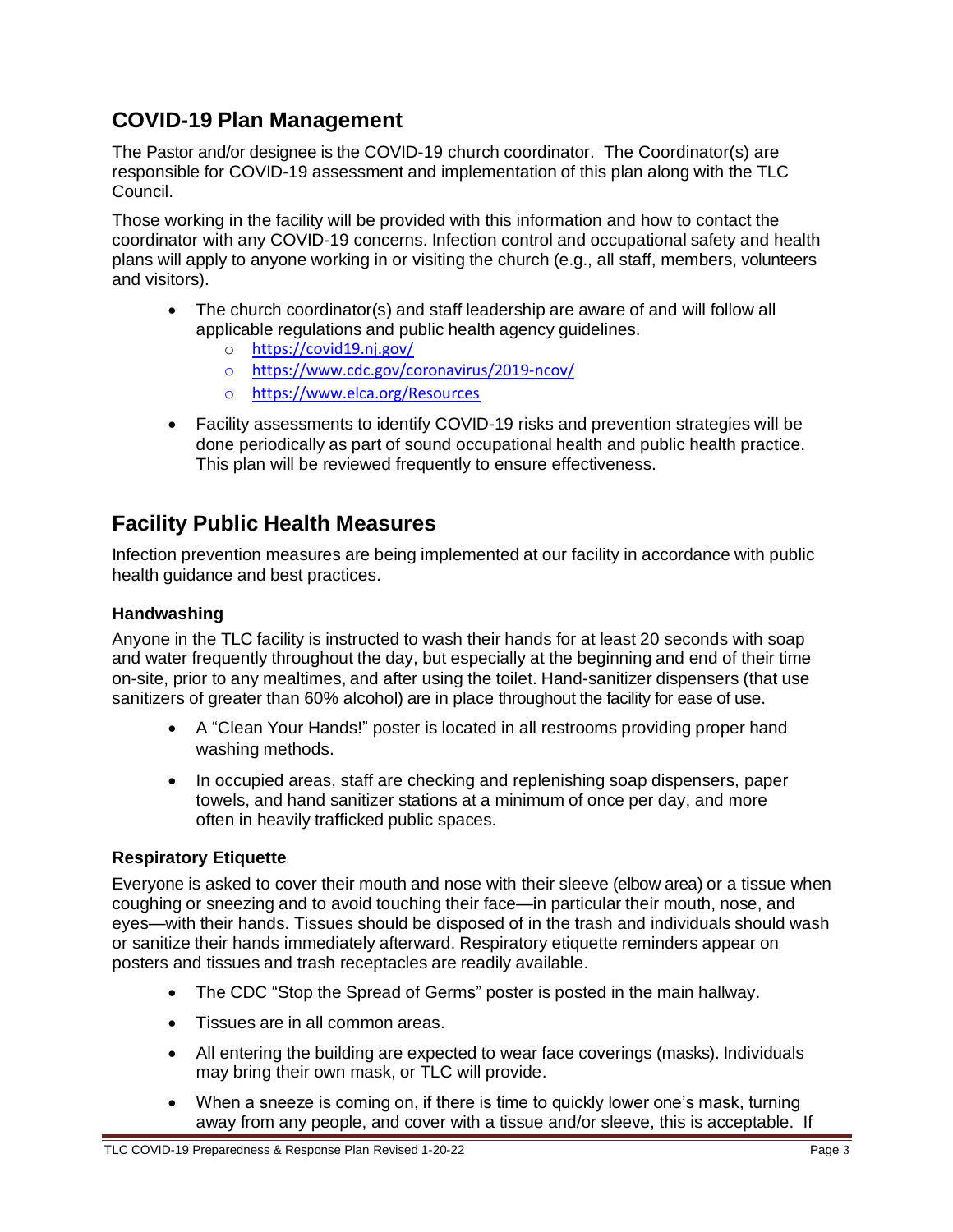not, sneeze directly into the mask while still covering with one's sleeve.

#### **Social Distancing**

Everyone entering the facility is asked to practice 6 feet of social [distancing](https://www.health.state.mn.us/diseases/coronavirus/businesses.html) on public health guidance and best practices. These measures may be adjusted according to phases of this preparedness and response plan.

#### **Onsite Work**

Staff, members, volunteers, and visitors will avoid gathering in groups and in confined areas where six feet separation cannot be maintained. Staff, members, volunteers, and visitors are required to wear masks at all times. Masks may be removed when staff are in their personal offices and where six feet of separation is feasible.

- In areas where shared workspace is in use, sanitizing wipes are available to clean prior to and after use. Wipes must be immediately disposed in the trash after use.
- Staff, members, volunteers, and visitors will avoid using anyone else's personal protective equipment, phones, computer equipment, desks, cubicles, workstations, offices, or other personal work tools and equipment.

#### **Housekeeping**

Regular housekeeping practices are being enhanced by TLC staff in accordance wit[h CDC](https://www.cdc.gov/coronavirus/2019-ncov/community/organizations/cleaning-disinfection.html) [guidance.](https://www.cdc.gov/coronavirus/2019-ncov/community/organizations/cleaning-disinfection.html) Frequent cleaning and disinfecting will be conducted in shared spaces (e.g. Rooms 101, 104, Library) and high-touch areas (e.g. telephone, door handles, and railings).

- All cleaning products meet U.S. Environmental Protection Agency (EPA) requirements.
- If there is a confirmed positive Covid-19 case reported to TL[C,](https://dehs.umn.edu/) the Pastor will coordinate cleaning and disinfecting of that individual's workspace.
- TLC Staff and Food Pantry Volunteers will clean public spaces such as building lobby, door handles, table surfaces, handrails, and elevator buttons at least once daily, and more frequently if deemed necessary.

#### **Screening, Exposure, and Illness Policies**

TLC will notify all staff and volunteers of screening protocols, self-monitoring guidelines, and policies for staff exposed or exhibiting symptoms. All COVID-19 related updates will be relayed to staff verbally or via email.

Staff members and volunteers should conduct self-monitoring for signs and symptoms of COVID-19. Symptoms of the virus often include but are not limited to fever, cough, and shortness of breath. Information on COVID-19 signs and symptoms are available at the CDC [website.](https://www.cdc.gov/coronavirus/2019-ncov/communication/downloadable-videos.html)

Staff members and volunteers must report symptoms to the Pastor. Employees exhibiting symptoms should not come into the church.

- Report any exposure to COVID-19 positive individuals, respiratory symptoms, sore throat, or dry cough to the Pastor.
- If the employee or volunteer indicates any of these conditions, the Pastor may require that the employee/volunteer stay home, and that they should seek guidance from their healthcare provider.
- If an employee begins to exhibit symptoms at work, the employee/volunteer should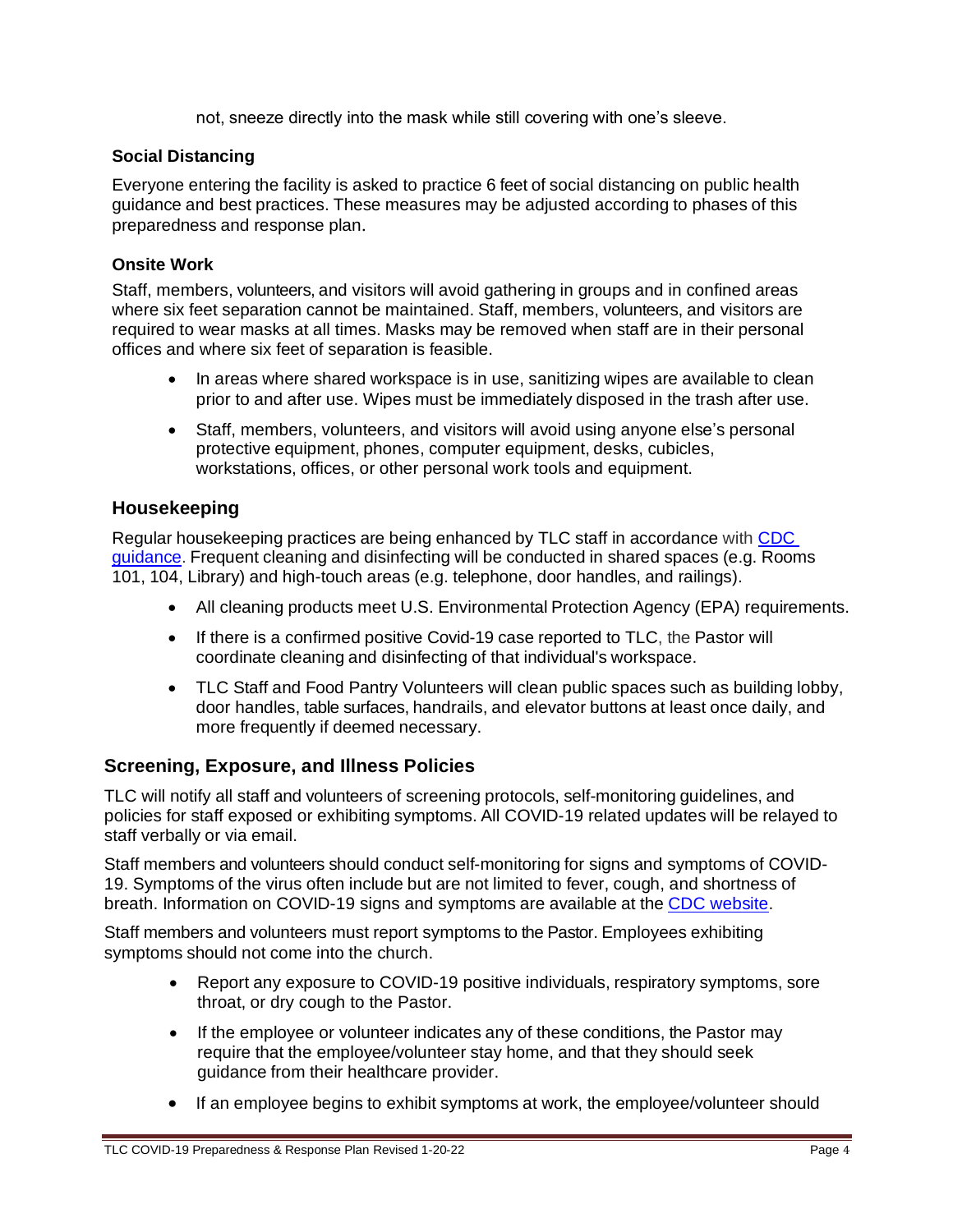isolate in place and then be sent home.

# **Confirmed Cases**

If a COVID-19 case is confirmed in a staff member/volunteer or in a member of their household, the staff member/volunteer will be asked to remain at home and considered to be in quarantine per current CDC guidelines.

Consistent with compliance with the Health Information Portability and Accountability Act (HIPAA), staff member's/volunteer's health status and health information will be protected.

# **Communications and Training**

This preparedness and response plan is communicated with staff, members, and volunteers verbally and via email. Training is available to staff and persons using the facility by the Pastor or designee.

- Training
	- $\circ$  Topics should include but not limited to: Personal Protective Equipment, disinfection measures, social distancing protocol, COVID-19 signs and symptoms, self-monitoring practices, signage, and all other COVID-19-related safe workplace changes.

# **Facility Use**

TLC serves as a gathering place for congregation and community members. Gathering purposes in the congregation include: congregational work, support to social justice missions, celebration events, community meeting, and social engagements. TLC's Food Pantry Procedures can be found in Appendix A. Use of the facility will be based on the phases of this plan and align with state guidance and policies. Faith Kitchen and Edna's Haven use the church facility and their procedures can also be found in Appendix A.

Any group that would like to use the facility while this plan is operational must request use using a Request for Facility Use form (Appendix B). Each request is reviewed by the TLC Council.

If approved, each group utilizing the facility will be required:

- Review training documentation provided by TLC
- Share TLC Facility rules with participants
	- Conduct appropriate social distancing
	- Wear masks
	- Wash hands
	- Cover your cough
- Take attendance to include name and contact information

No member of the congregation or community may use the facility until they have received approval from the TLC Council.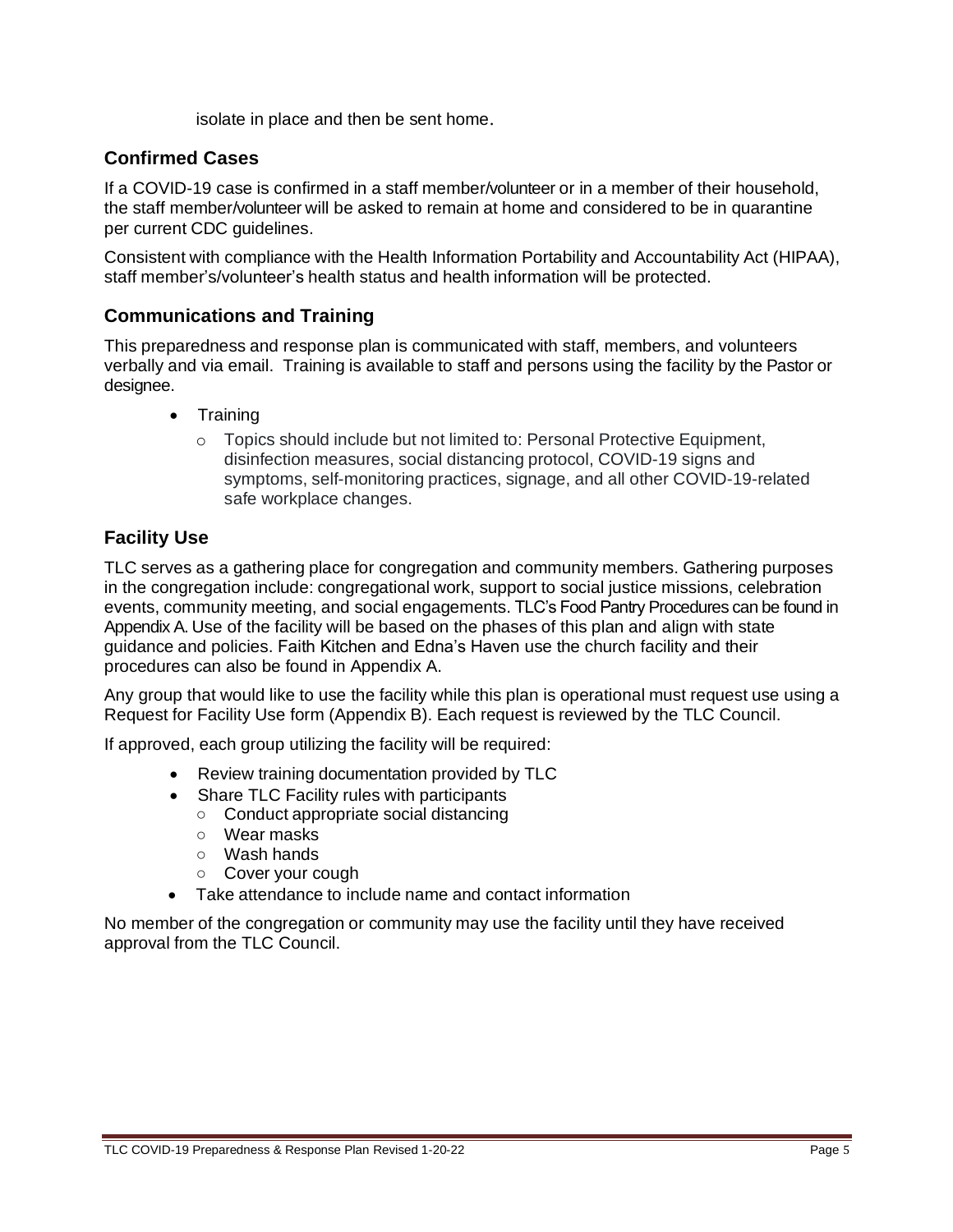# **In-Person Worship**

The Worship and Music Committee has made an assessment of the Sanctuary and what would be required for the safety of the congregation during this pandemic. Maintaining physical distance between worshippers is recommended. When In-Person Worship is permitted, the Plan for attending Sunday Worship is as follows:

- 1. All entering TLC must wear a mask at all time.
- 2. Everyone is required to sign the log book upon entry.
- 3. Ushers will seat members every other pew to provide physical distancing.
- 4. At the Ushers direction, members will bring their offering forward as they come up for communion.
- 5. Communion will be done at the head of the aisle with disposable cups and waters. Members will receive the wafer then step aside before removing their mask to eat, taking the same precaution for the wine or grape juice.
- 6. To keep six-feet of physical distancing, only one person may use the bathroom at a time.
- 7. There will be NO coffee hour for the foreseeable future.

Parishioners are advised that even with the safety measures in place, coming to church poses some risk. Whenever there is contact with others, there is a risk of infection. Parishioners must decide if the level of the risk presented by these measures is acceptable for them. The Sunday Service continues to be livestreamed on YouTube even when we return to in-person worship.

#### **Resources**

Appendix C provides a list of resources to support the church's decisions and activities during the COVID19 pandemic.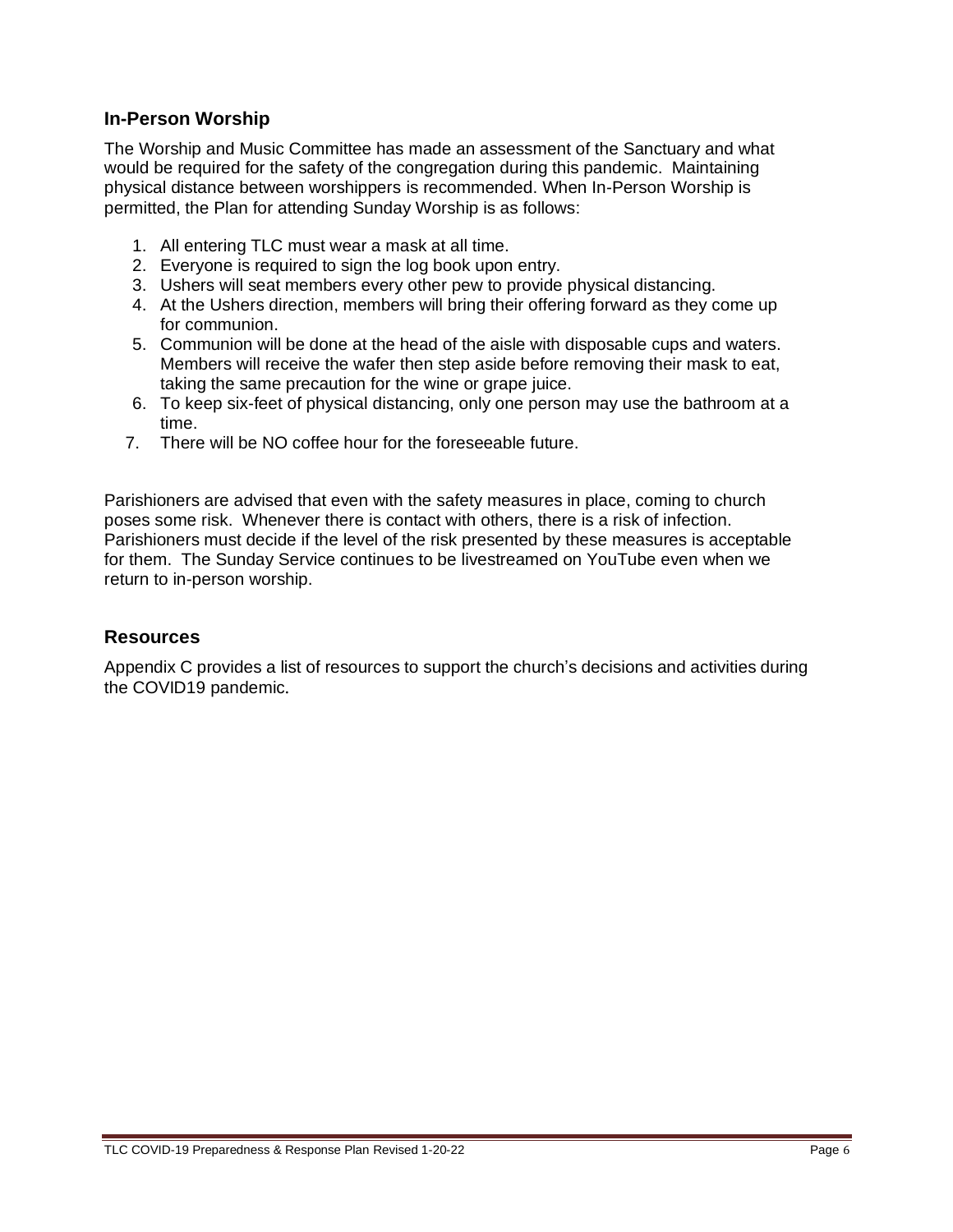# Trinity Lutheran Church Phases

The purpose of this phase approach is to provide guidance and direction for activities at the church. The virus progression is imperfectly known and there may be times where TLC may need to move back and forth between phases.

| <b>External Conditions</b>                                                                                                                                                                                                                      | <b>Church Activities</b>                                                                                                                                                                                                                                                                                                                |
|-------------------------------------------------------------------------------------------------------------------------------------------------------------------------------------------------------------------------------------------------|-----------------------------------------------------------------------------------------------------------------------------------------------------------------------------------------------------------------------------------------------------------------------------------------------------------------------------------------|
| <b>Phase 0 - Hibernation</b>                                                                                                                                                                                                                    |                                                                                                                                                                                                                                                                                                                                         |
| <b>External Conditions:</b><br>Cases presenting in the State<br>with limited community spread<br>and testing is limited.<br><b>Criteria for phase:</b><br>Government and organization<br>leaders are initiating plans for<br>social distancing. | Asses risk to staff and congregation<br>$\bullet$<br>Meet with church council to determine facility<br>hibernation plan<br>Cancel or postpone facility onsite activities<br>$\bullet$<br>Plan for social distancing activities<br>$\bullet$<br>Meet with staff and initiate plan for hibernation<br>$\bullet$<br>activities             |
| Phase 1 - Stay at Home                                                                                                                                                                                                                          |                                                                                                                                                                                                                                                                                                                                         |
| <b>External Conditions:</b>                                                                                                                                                                                                                     | <b>Church Activities</b>                                                                                                                                                                                                                                                                                                                |
| Government orders for<br>communities to stay at home.<br>Virus spread is occurring in the<br>community and hospitalizations<br>are increasing. Testing is<br>limited and there are<br>widespread PPE shortages.                                 | Worship<br>Worship services move to online delivery.<br>$\bullet$<br>Recording in the sanctuary is limited to critical<br>$\bullet$<br>elements of worship, while maintaining at least 6 ft<br>of space between people.<br>Life celebrations (weddings, funerals, baptism) are<br>$\bullet$<br>postponed and all participants notified. |
|                                                                                                                                                                                                                                                 | Activities on-site<br>Some staff will telework.<br>Staff may return to the facility to acquire equipment.<br>$\bullet$<br>Bible studies and small groups will meet online.                                                                                                                                                              |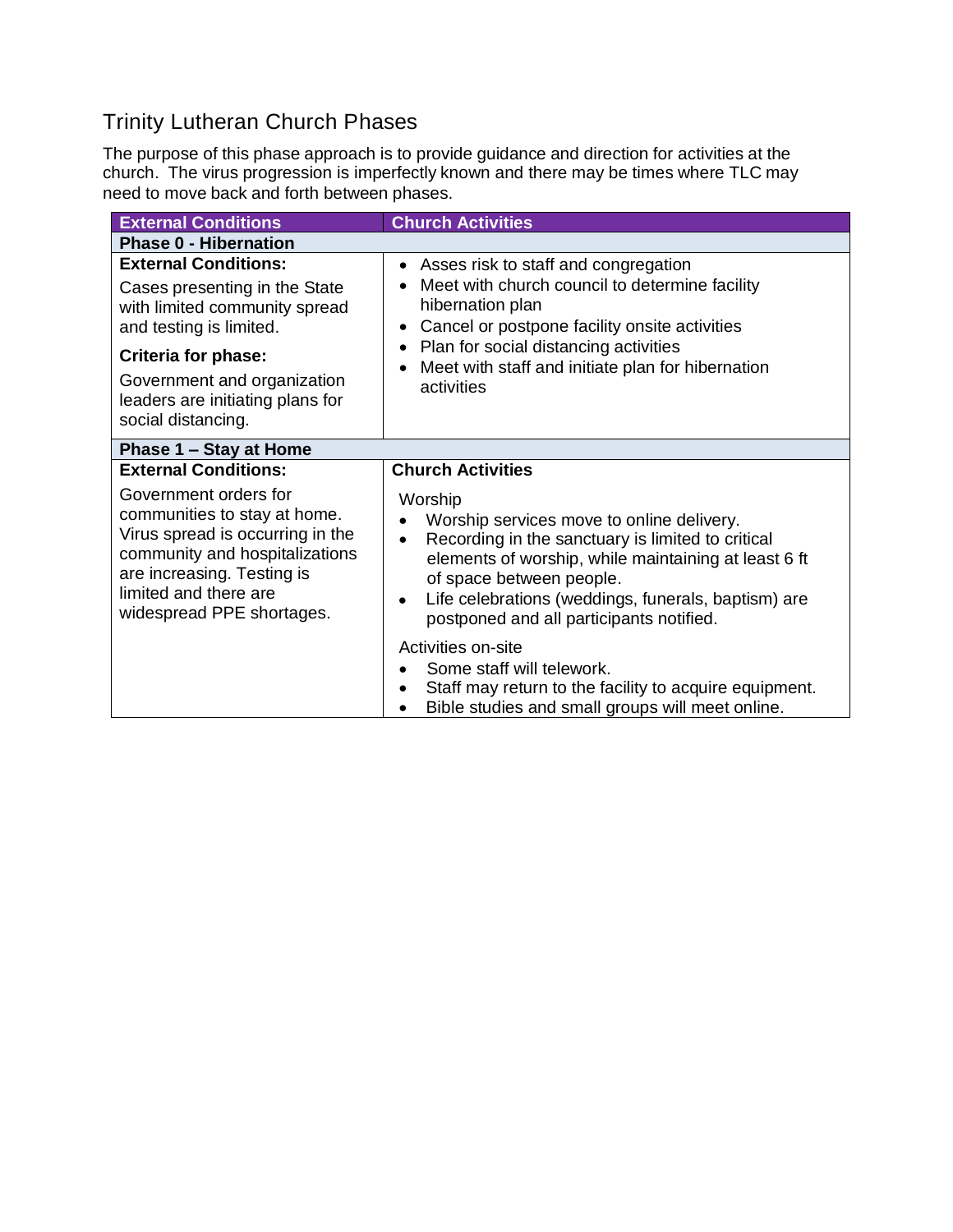#### **Phase 2 - Sunrise**

#### **External Conditions:**

There are declining case counts and availability of testing is increasing. Contact tracing is in place and PPE is available for social distancing purposes (e.g. masks).

#### **Criteria (for phase):**

State provides relaxed guidance for social distancing.

Facilities and core services staff have adequately prepared for return to the facility.

#### **Church Activities**

**Worship** 

- Worship is held online.
- Recording in the sanctuary is limited to critical elements of worship, while maintaining at least 6 ft of space between people.
- Life celebrations (weddings, funerals, baptisms) should be kept to less than 10 in attendance and be able to maintain social distancing. Approval is required.

Activities on-site

- Bible studies and small groups continue to meet online.
- Office functions are limited to ensure essential operations.
- Church councils and leadership teams of less than 10 might consider meeting in person while wearing masks and maintaining social distancing, or continue meeting online.
- Facility users/renters may be allowed with approval and based on size and mission. Social distancing and public health measures will be enforced.